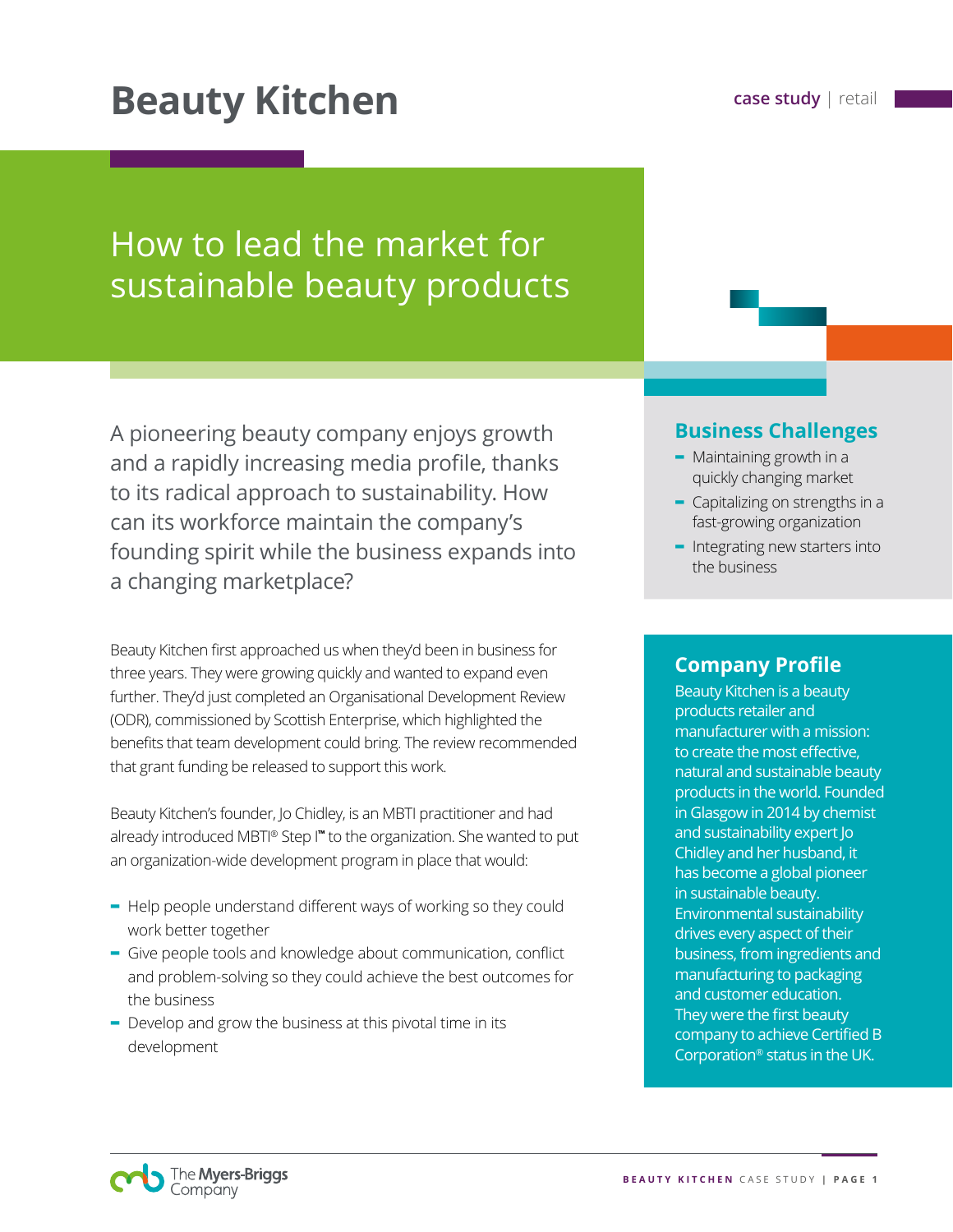# **Beauty Kitchen**

Being one of the first beauty companies in the world to become a B Corporation – and the first to achieve this status in the UK – Beauty Kitchen is proud of its commitment to being the model that they want to become widespread across the industry. It's a mission that resonates very much with our own B Corp mission at The Myers-Briggs Company.

## **Solution**

Working closely with Jo we devised a three-phase development program to run over 12 months. Given the pace of change the organization faced, we designed the first session and left sessions two and three until nearer the time. This meant we could address the most pressing needs of the organization at that moment.

### **Phase 1: senior stakeholders**

Beauty Kitchen was already familiar with MBTI Step I, so we focused on MBTI Step II**™** in the first session. The senior team and three key external stakeholders, who worked closely with each other, came together for a day. By exploring their individual profiles, team profiles and data, we considered how they could most effectively make decisions and communicate with each other.

### **Phase 2: culture and strategy**

By the time of the second event the organization had strengthened the senior team by creating new roles and recruiting three new members. Because of the new composition of the team, we revisited Step II to look at the new team profile.

Jo Chidley also felt it would be a good time to consider Beauty Kitchen's role in the industry, exploring what customers wanted from them and how they could challenge the market. We used The Myers-Briggs Company's Dynamic Drivers™ model for this stage. The model provides a framework for building alignment between what customers want,

## **Solution**

- **-** Deliver a three-stage MBTI program over 12 months
- **-** Focus on leadership, culture and strategy first
- **-** Deliver an MBTI and change event for all Beauty Kitchen staff

MBTI has significantly helped us drive business performance by helping the team to understand themselves, each other, us as entrepreneurs and our fast-paced action-orientated approach to pioneering sustainability.

**Jo Chidley,**  founder of Beauty Kitchen



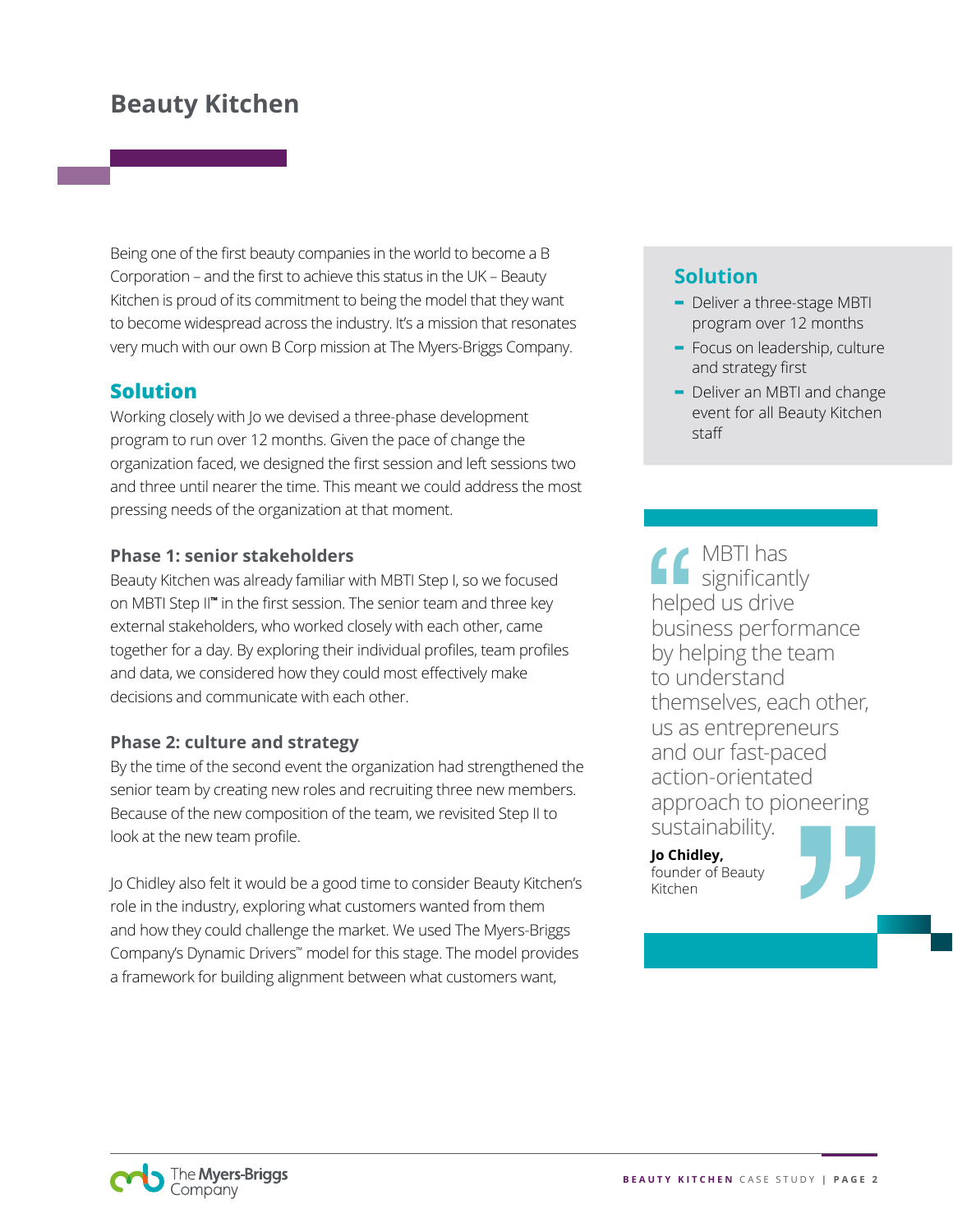# **Beauty Kitchen**

what the organizational strategy should be, and what culture and leadership behaviors are required to drive this strategy. As expected, challenge emerged as a key theme from this session, but in two different ways:

- **-** How the business confronts the beauty market
- **-** How the team members voice differences between themselves

To drive the organization forward successfully, both challenges needed to be met.

#### **Phase 3: reactions to change**

The final session was an opportunity to consolidate MBTI learning and was opened up to all Beauty Kitchen staff. The organization had been through significant change in the previous 12 months. This event used the MBTI framework to explore reactions to change and how to support each other. It ended by looking at what each person brings to the organization and how they can best lead in their role within a fastgrowing organization.

### **Results**

Jo and the Beauty Kitchen team are keen for MBTI language to become embedded through the organization. They use MBTI terminology to explore differences in a neutral way and make well-rounded decisions.

"MBTI has significantly helped us drive business performance by helping the team to understand themselves, each other, us as entrepreneurs and our fast-paced action-orientated approach to pioneering sustainability," said Jo. "Through this we have seen a strong team forming. This team has been able to maximize value from opportunities and tackle complex problems quickly. With a strong team dynamic it has made identifying and onboarding talent more successful as well. We plan to continue our MBTI journey and continue to ensure that MBTI is at the heart of what we do."

## **Results**

- **-** Better decision-making by applying MBTI concepts and terminology
- **-** Increased clarity around strategy, leadership and organizational culture
- **-** Fresh thinking around branding and marketing using MBTI principles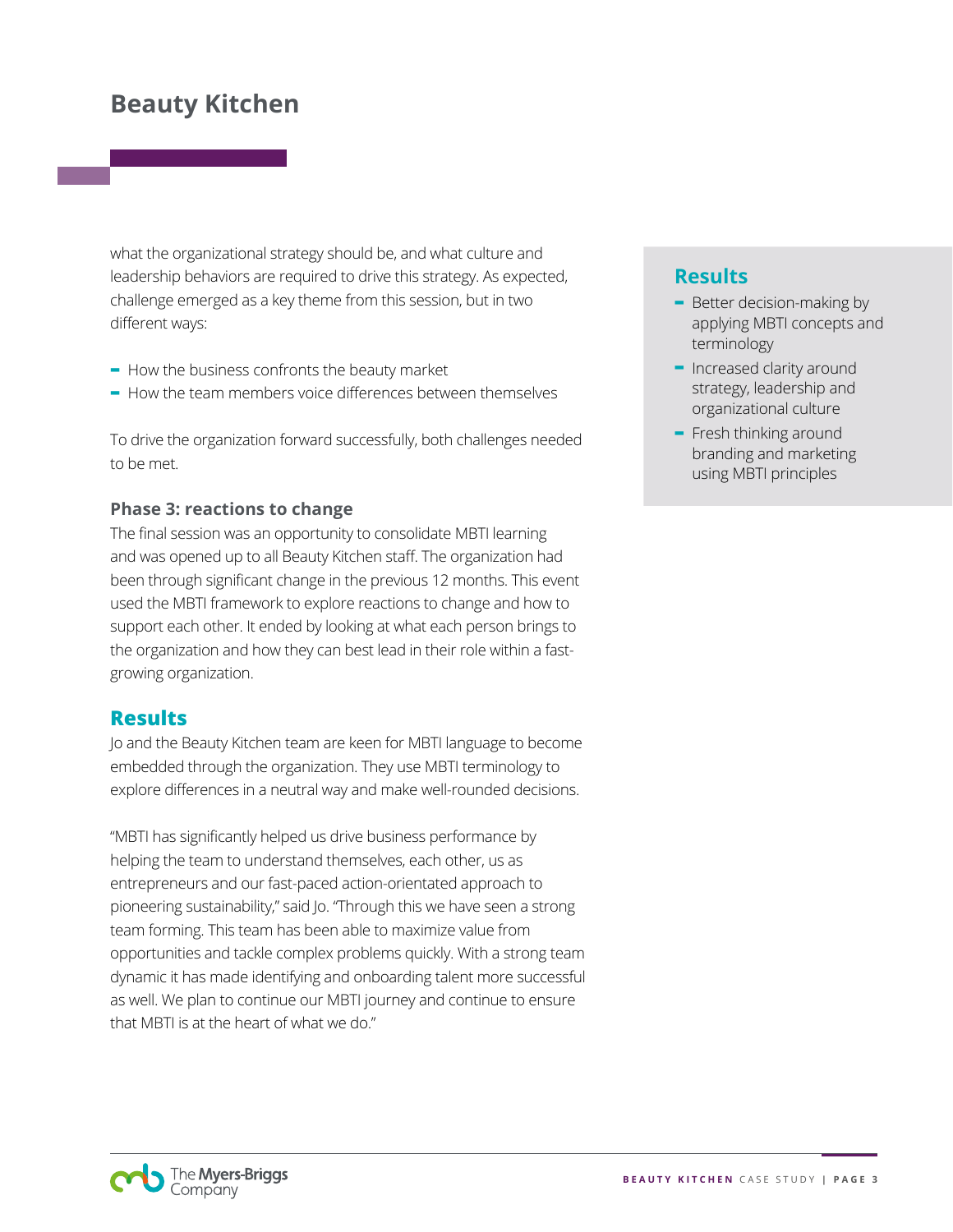## **Beauty Kitchen**

A second, and perhaps less expected, outcome has been to think about how Beauty Kitchen can use MBTI knowledge in their branding, packaging and marketing. Given their commitment to sustainability and the B Corp ethos, they're keen to present information in a way that appeals to as many people as possible.

The Myers-Briggs Company and Beauty Kitchen are proud to have built a partnership that draws on B Corporation principles. "Working with The Myers-Briggs Company has been a pleasure," added Jo. "They have listened to our objectives for each session and tailored them to fit the purpose to ensure they create the biggest benefit possible."